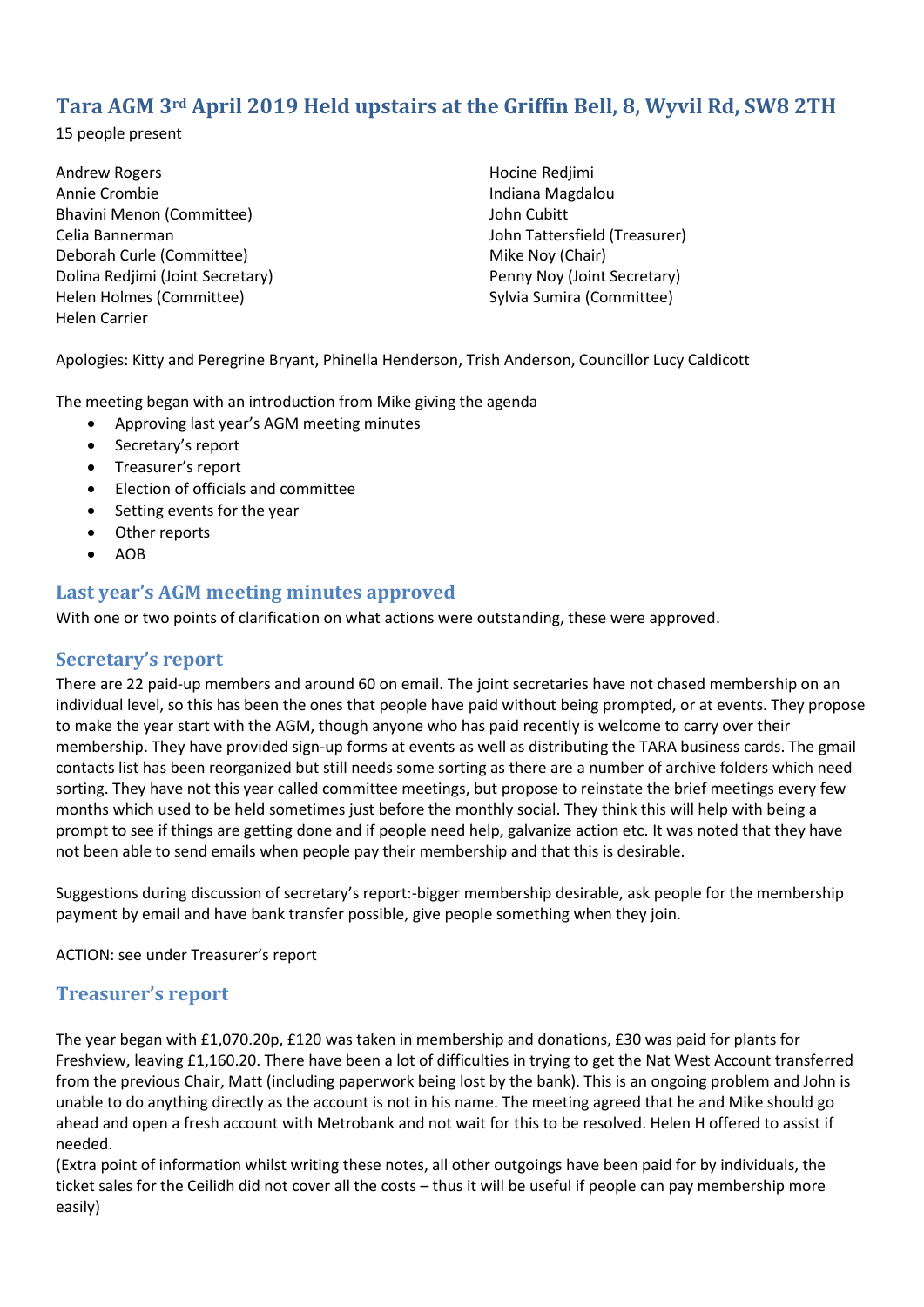ACTION: Open a new Metrobank account in the name of Tradescant Area Residents Association, with 2 signatories – the Chairman, Mike Noy, and the Treasurer, John Tattersfield. The signing rules to be that both signatories are required for cheques of £500 and over, but a single signatory for amounts under £500. For online banking, both chair and treasurer may operate bank transfers, with email agreement of at least two officers, one of whom is the Treasurer for amounts over £500. (Mike and John T)

ACTION: Contact them after about a month to see how they are getting on and see if any help is needed. (Dolina) ACTION: Add the bank details in the email signature and change the signup form when we have them (Penny / Dolina)

## **Elections**

Mike, John, Penny and Dolina were all prepared to continue with their roles unless someone else wanted to take over. They were re-elected.

Bhavini, Deborah, Helen H and Sylvia agreed to continue as committee members and Indiana volunteered to join the committee. There was not an election for these as we can have up to 11 (Note: the Constitution wants a minimum of 7 and 4 places reserved for Lambeth council tenants)

General point about helping with leafleting: Sylvia offered to cover Old South Lambeth Road, also offers of help from Helen H, John C, Bhavini and Deborah.

Note: Helen H is also Street Champion for Meadow Place, but acts as Street Champion for TARA, and attends Neighbourhood Watch , the Safer Neighbourhood Team and Save Our Streets meetings on our behalf.

#### **ACTION: Check with the three committee members not at the meeting to see if they want to continue. (Penny)**

#### **Events for the Year agreed**:

**TARA monthly social**: first Wednesday of each month, (preceded sometimes by a brief committee meeting when needed – suggested by secretaries).

**Spring Freshview** – Saturday 6<sup>th</sup> April (already arranged)

**Extra Spring Freshview** – when the Veolia grant-funded items are ready – see later notes – probably in May

# **Street Party** – Saturday 22<sup>nd</sup> June – Note, this is a new date. The meeting had decided it

was to be  $1<sup>st</sup>$  June, but subsequently this had to be changed – agreed by emailing those present at the meeting. (No Vauxhall Fair this year to avoid clashing with, as they are redeveloping the park)

**ACTION: Apply for road closure (Mike)**

**Autumn Freshview - 15<sup>th</sup> September** 

**Ceilidh** – 26<sup>th</sup> October **ACTION: Book the Wheatsheaf (Mike)** 

# **Veolia Community Fund**

Helen C put in a bid and was successful (you can put in for up to £2,000 – to satisfy e.g. greening the area). The most impacted is the north end of Tradescant Road and will be planted up with wood barrels (6 large and 6 small). Time scale is about 4 weeks for supplies. Painting scheme was discussed and the colour blue/purple of Tradescantia Virginalis as a possibility. Other colour suggestions welcome. Hopefully the membership will rally round to do a mini Freshview day when things are ready. It was agreed to put a formal thankyou to Helen C in these minutes. Thank you very much! (This reported on partly by Helen H and partly by Helen C)

ACTION: Email any colour suggestions to Helen C. (All members) ACTION: Let Mike know when to have the extra Freshview (Helen C)